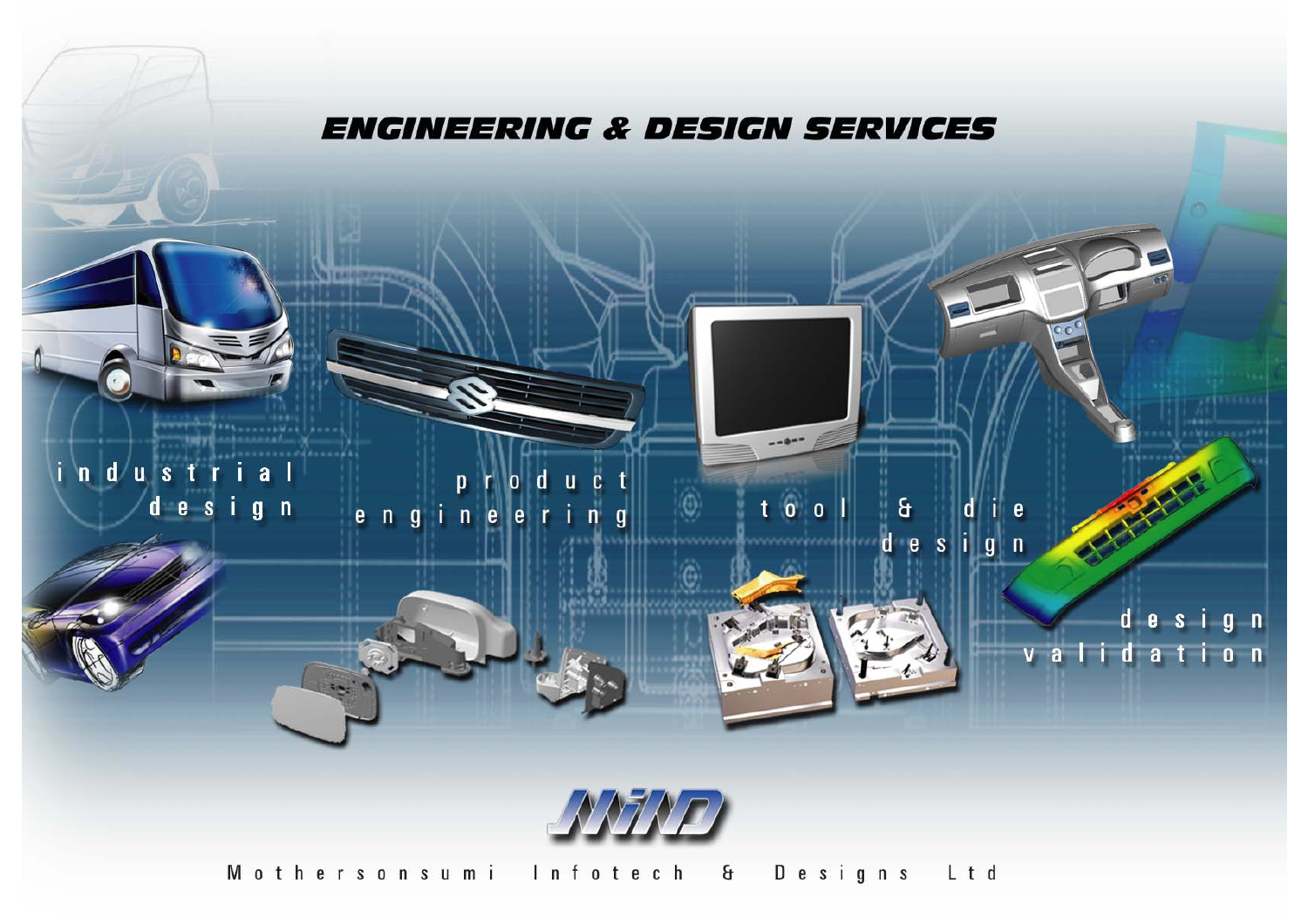

#### **About MIND**

MIND (Mothersonsumi Infotech & Designs Ltd. is <sup>a</sup> core competency center within SUMI MOTHERSON GROUP, providing "Engineering & Design Services" to both internal as well as external customers. MIND is <sup>a</sup> Public Limited Company and is involved in several prestigious projects from OEM's & their Tier1 / Tier2 suppliers both national and international

#### **Our Offices**

MIND (E&D) is headquartered at Noida (India) with branch operations in Chennai & Bangalore within India and Australia, Austria, Sharjah and Germany globally.

#### **Our Services**

The Engineering & Design center at MIND designs & delivers end-to-end solutions that help the manufacturing industry by supporting the complete Product Development Cycle at various stages from Concept Design through Product Engineering, Design Validation, Tool Design to Manufacturing.

#### **Our Team**

With a strong and dedicated team of 50+ engineers to support our Engineering & Design activities, we can take your New Product Development from Concept to Production.





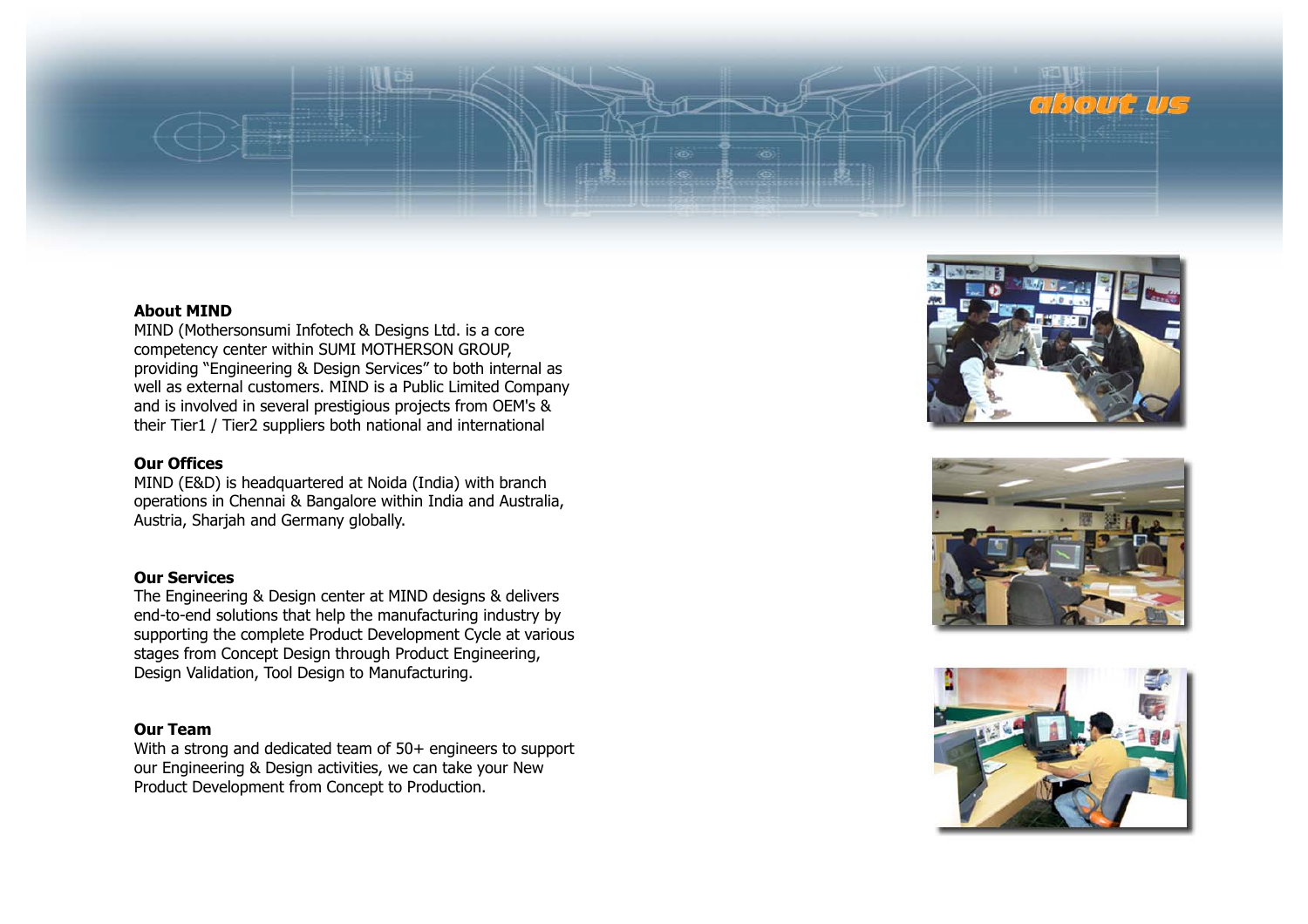#### **Our Services :**

### INDUSTRIAL DESIGN

#### **Product Planning**

- Market & Product Research
- Benchmarking
- Design & Trend Analysis
- Storyboarding scenario
- Strategic Design Direction

#### **Automotive Styling**

- Complete Vehicle Styling
- Variants
- Interior & Exterior Modules
- Surfacing (Class A)
- Full Scale Models / Mock-ups
- Prototype Making (in Sheetmetal,

#### **Home Appliances & Consumer Electronics**

- New Product Concepts & Innovation
- Product Re-design/Re-styling
- Product Engineering
- Design for Manufacturing & Assembly
- 3D Solid & Surface Modeling
- Scaled Models / Mock-ups
- Prototyping for Testing & Tooling





## PRODUCT ENGINEERING

#### **Product Design & Development**

- Concurrent Product Engineering
- Reverse Engineering
- Manufacturing Feasibility
- Process Engineering
- Jigs & Fixtures Design for Assembly & Checking
- Multi-Platform CAD / CAE Intergration
- Black-Box Design
- Digital Product (DMU)
- Kinematic Study & Integration
- Fit & Function Check & Integration

# TOOL & DIE DESIGN

#### **Injection Moulding**

- Concept Assembly
- Standard Type
- Slider Type
- Opening Type
- NC Code
- Tool Path Generation

#### **Blow Moulding**

#### **Compression Moulding**

#### **Prototype Tools & Parts**

- Soft tools (Al / MS)
- Injection moulded parts
- FRP parts
- Vacume formed parts
- CNC patterns







# DESIGN VALIDATION

#### **Finite Element Analysis:**

- Meshing

**integrated design services** 

- Structural Analysis
- Linear Static
- Non Linear
- Frequency Response

#### **Mould Flow Analysis :**

- Part Validation & Wall Thickness Optimization
- 
- Flow Analysis
- Packing Analysis
- Cooling Analysis
- Warpage Analysis
- Shrinkage Analysis
- Stress Analysis
- - Gate Location
-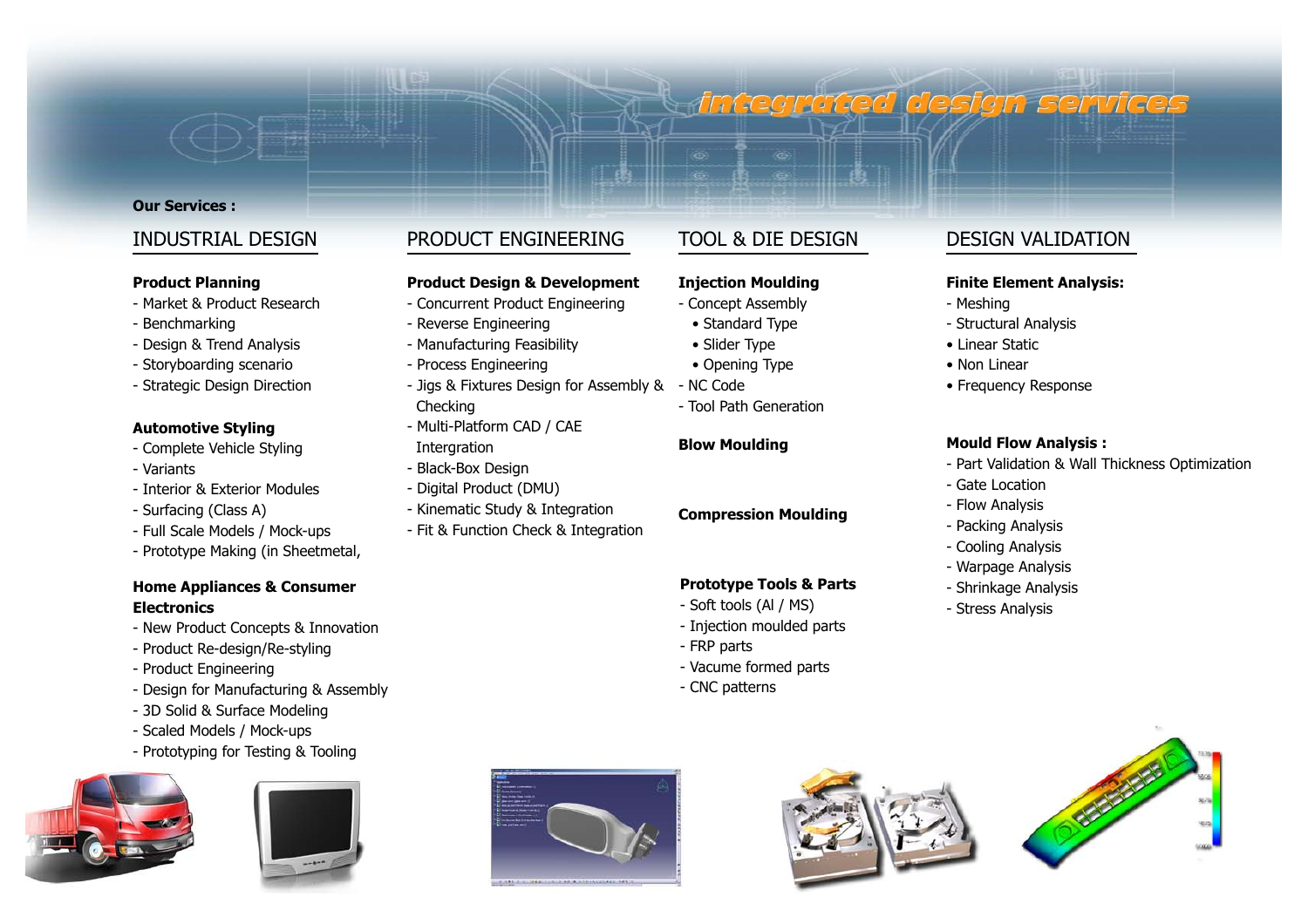



MIND could take up <sup>a</sup> project at any stage in the above mentioned Product Development Process, and take it to completion, as per your requriement.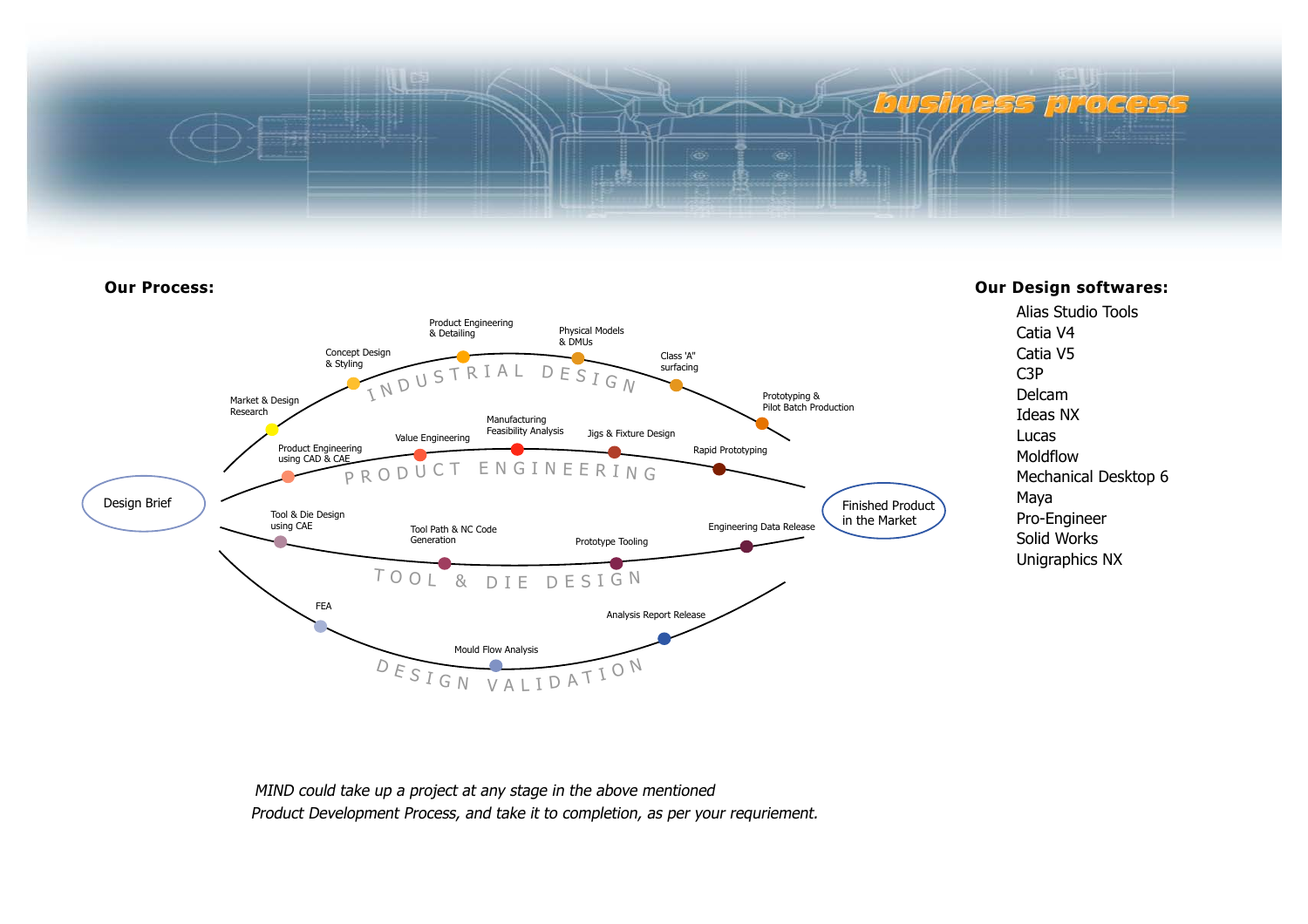# **sofferboracion** 17 NB

# **Let's collaborate...**

MIND's Engineering and Design Outsourcing solution is <sup>a</sup> comprehensive design & development service for the manufacturers of vehicles, vehicle sub-systems, consumer electronics and home appliances. We can translate your customer's expectations into product specifications. We develop multple design concepts which gives you an opputunity to accurately visualize alternative product concepsts and choose the best fit.

# **Benifits of collaborating with MIND**

- complete engineering & design servies under one roof
- product development facilities from concept to prototype batch production
- multi CAD environment to suit your requirement
- faster product development cycle
- efficient project management
- real time project monitoring
- strong manufacturing support